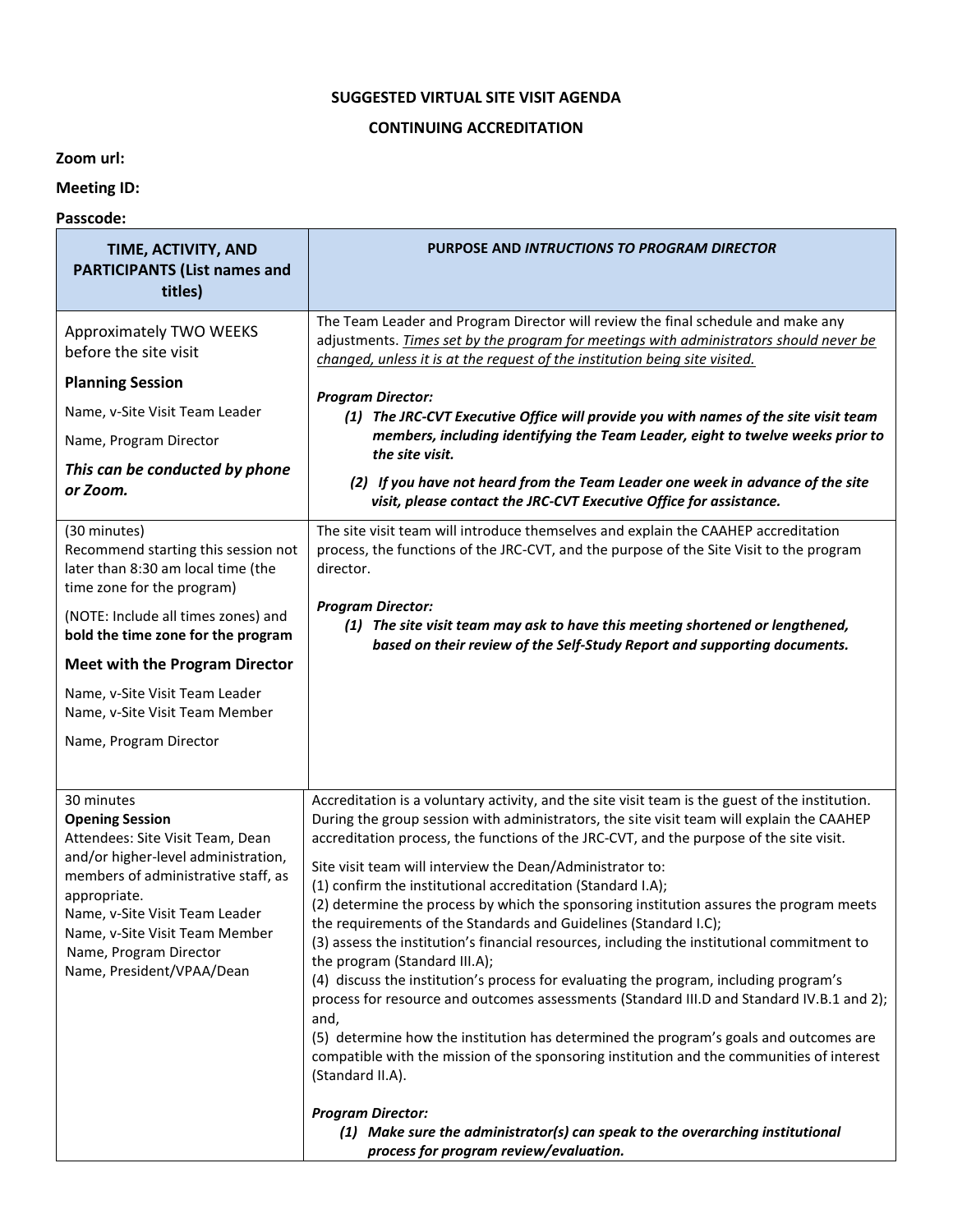| <b>Interview Program Director &amp;</b><br>(1) review the program's goal and outcomes (Standard II.A) and the role played by<br><b>Faculty</b><br>the Program Advisory Committee in developing and reviewing the goals and<br>outcomes (Standard II.A and II.B);<br>Name, v-Site Visit Team Leader<br>(2) review the process by which the curriculum course content was determined<br>Name, v-Site Visit Team Member<br>(Standard III.C);<br>Name, Program Director<br>Name, Faculty<br>(3) review the process used by the institution and program faculty to determine that<br>instructional methods are appropriate for the course type (Standard III.C);<br>(4) review the process by which the institution assures that all instructors (didactic,<br>lab and clinical) are knowledgeable in subject matter and effective in teaching the<br>assigned subjects (Standard III.B.3.b)<br>(5) address any questions about classrooms, labs, and other program resources<br>based on viewing the virtual tour (Standard III.A);<br>(6) discuss the comprehensive resource assessment plan (Standard III.D);<br>(7) discuss the comprehensive process for evaluating students, including how records<br>of student evaluations are maintained (Standard IV.A.1 and 2);<br>(8) discuss the comprehensive process for assessing the JRC-CVT mandated outcomes<br>(Standard IV.B.1); and,<br>(9) determine how the program director/clinical coordinator ensures that that a<br>formal affiliation agreement has been signed by both parties before a student is<br>assigned to the affiliate for clinical education (Standard V.F).<br>Program Director: You will have received a list of documents to have available for the<br>team to review on-site during the site visit. These documents must either be filed in<br>DropBox or available on the LMS for the team to review, at least two weeks before the<br>date of the virtual site visit. All documents should be labeled referencing the appropriate<br>Standard. During this interview session the team will clarify and verify information you<br>provided in the Self-Study Report.<br>These are two, separate 30-minute<br>The site visit team will evaluate the students' satisfaction with the program, including:<br>(1) evaluating the students' experience with the sponsor's publications and<br>sessions, one with each cohort of<br>students<br>disclosures (Standard V.A.);<br>(2) evaluating the degree to which students are aware of practices to assure their<br><b>Interview First Year Students</b><br>health and safety and the safety of their patients during clinical and/or laboratory<br>experiences (Standard V.C);<br>(including students who are<br>enrolled in all of the<br>(3) evaluating the degree to which students are aware that all programmatic<br>concentrations offered in the<br>activities must be educational, including evaluating how the students know they<br>are not to be substituted for staff during clinical education (Standard V.C);<br>program)<br>determining how students are involved in assessing the program resources (III.A);<br>Name, v-Site Visit Team Leader<br>(4)<br>(5) determining the degree to which students are aware of the program's goals and<br>Name, v-Site Visit Team Member<br>Names of students from list<br>outcomes (Standard II.A);<br>provided by program director.<br>(6) assessing the degree to which the student perceive the program is preparing<br>them for their role as competent entry-level cardiovascular technologists<br>(Standard II.C); and,<br>30 minutes<br><b>Interview Second Year Students</b><br>(7) confirming that students know the identity of the medical director(s) (Standard<br>(including students who are<br>III.B.2.a)<br>enrolled in all of the<br>Program Director: As many students as possible should be included in the interview.<br>concentrations offered in the<br>program)<br>Name, v-Site Visit Team Leader | 45 minutes |  | The site visit team will: |  |
|-----------------------------------------------------------------------------------------------------------------------------------------------------------------------------------------------------------------------------------------------------------------------------------------------------------------------------------------------------------------------------------------------------------------------------------------------------------------------------------------------------------------------------------------------------------------------------------------------------------------------------------------------------------------------------------------------------------------------------------------------------------------------------------------------------------------------------------------------------------------------------------------------------------------------------------------------------------------------------------------------------------------------------------------------------------------------------------------------------------------------------------------------------------------------------------------------------------------------------------------------------------------------------------------------------------------------------------------------------------------------------------------------------------------------------------------------------------------------------------------------------------------------------------------------------------------------------------------------------------------------------------------------------------------------------------------------------------------------------------------------------------------------------------------------------------------------------------------------------------------------------------------------------------------------------------------------------------------------------------------------------------------------------------------------------------------------------------------------------------------------------------------------------------------------------------------------------------------------------------------------------------------------------------------------------------------------------------------------------------------------------------------------------------------------------------------------------------------------------------------------------------------------------------------------------------------------------------------------------------------------------------------------------------------------------------------------------------------------------------------------------------------------------------------------------------------------------------------------------------------------------------------------------------------------------------------------------------------------------------------------------------------------------------------------------------------------------------------------------------------------------------------------------------------------------------------------------------------------------------------------------------------------------------------------------------------------------------------------------------------------------------------------------------------------------------------------------------------------------------------------------------------------------------------------------------------------------------------------------------------------------------------------------------------------------------------------------------------------------------------------------------------------------------------------------------------------------------------------------------------------------------------------------------------------------------------------------------------------------------------------------|------------|--|---------------------------|--|
|                                                                                                                                                                                                                                                                                                                                                                                                                                                                                                                                                                                                                                                                                                                                                                                                                                                                                                                                                                                                                                                                                                                                                                                                                                                                                                                                                                                                                                                                                                                                                                                                                                                                                                                                                                                                                                                                                                                                                                                                                                                                                                                                                                                                                                                                                                                                                                                                                                                                                                                                                                                                                                                                                                                                                                                                                                                                                                                                                                                                                                                                                                                                                                                                                                                                                                                                                                                                                                                                                                                                                                                                                                                                                                                                                                                                                                                                                                                                                                                                     |            |  |                           |  |
|                                                                                                                                                                                                                                                                                                                                                                                                                                                                                                                                                                                                                                                                                                                                                                                                                                                                                                                                                                                                                                                                                                                                                                                                                                                                                                                                                                                                                                                                                                                                                                                                                                                                                                                                                                                                                                                                                                                                                                                                                                                                                                                                                                                                                                                                                                                                                                                                                                                                                                                                                                                                                                                                                                                                                                                                                                                                                                                                                                                                                                                                                                                                                                                                                                                                                                                                                                                                                                                                                                                                                                                                                                                                                                                                                                                                                                                                                                                                                                                                     |            |  |                           |  |
|                                                                                                                                                                                                                                                                                                                                                                                                                                                                                                                                                                                                                                                                                                                                                                                                                                                                                                                                                                                                                                                                                                                                                                                                                                                                                                                                                                                                                                                                                                                                                                                                                                                                                                                                                                                                                                                                                                                                                                                                                                                                                                                                                                                                                                                                                                                                                                                                                                                                                                                                                                                                                                                                                                                                                                                                                                                                                                                                                                                                                                                                                                                                                                                                                                                                                                                                                                                                                                                                                                                                                                                                                                                                                                                                                                                                                                                                                                                                                                                                     |            |  |                           |  |
|                                                                                                                                                                                                                                                                                                                                                                                                                                                                                                                                                                                                                                                                                                                                                                                                                                                                                                                                                                                                                                                                                                                                                                                                                                                                                                                                                                                                                                                                                                                                                                                                                                                                                                                                                                                                                                                                                                                                                                                                                                                                                                                                                                                                                                                                                                                                                                                                                                                                                                                                                                                                                                                                                                                                                                                                                                                                                                                                                                                                                                                                                                                                                                                                                                                                                                                                                                                                                                                                                                                                                                                                                                                                                                                                                                                                                                                                                                                                                                                                     |            |  |                           |  |
|                                                                                                                                                                                                                                                                                                                                                                                                                                                                                                                                                                                                                                                                                                                                                                                                                                                                                                                                                                                                                                                                                                                                                                                                                                                                                                                                                                                                                                                                                                                                                                                                                                                                                                                                                                                                                                                                                                                                                                                                                                                                                                                                                                                                                                                                                                                                                                                                                                                                                                                                                                                                                                                                                                                                                                                                                                                                                                                                                                                                                                                                                                                                                                                                                                                                                                                                                                                                                                                                                                                                                                                                                                                                                                                                                                                                                                                                                                                                                                                                     |            |  |                           |  |
|                                                                                                                                                                                                                                                                                                                                                                                                                                                                                                                                                                                                                                                                                                                                                                                                                                                                                                                                                                                                                                                                                                                                                                                                                                                                                                                                                                                                                                                                                                                                                                                                                                                                                                                                                                                                                                                                                                                                                                                                                                                                                                                                                                                                                                                                                                                                                                                                                                                                                                                                                                                                                                                                                                                                                                                                                                                                                                                                                                                                                                                                                                                                                                                                                                                                                                                                                                                                                                                                                                                                                                                                                                                                                                                                                                                                                                                                                                                                                                                                     |            |  |                           |  |
|                                                                                                                                                                                                                                                                                                                                                                                                                                                                                                                                                                                                                                                                                                                                                                                                                                                                                                                                                                                                                                                                                                                                                                                                                                                                                                                                                                                                                                                                                                                                                                                                                                                                                                                                                                                                                                                                                                                                                                                                                                                                                                                                                                                                                                                                                                                                                                                                                                                                                                                                                                                                                                                                                                                                                                                                                                                                                                                                                                                                                                                                                                                                                                                                                                                                                                                                                                                                                                                                                                                                                                                                                                                                                                                                                                                                                                                                                                                                                                                                     |            |  |                           |  |
|                                                                                                                                                                                                                                                                                                                                                                                                                                                                                                                                                                                                                                                                                                                                                                                                                                                                                                                                                                                                                                                                                                                                                                                                                                                                                                                                                                                                                                                                                                                                                                                                                                                                                                                                                                                                                                                                                                                                                                                                                                                                                                                                                                                                                                                                                                                                                                                                                                                                                                                                                                                                                                                                                                                                                                                                                                                                                                                                                                                                                                                                                                                                                                                                                                                                                                                                                                                                                                                                                                                                                                                                                                                                                                                                                                                                                                                                                                                                                                                                     |            |  |                           |  |
|                                                                                                                                                                                                                                                                                                                                                                                                                                                                                                                                                                                                                                                                                                                                                                                                                                                                                                                                                                                                                                                                                                                                                                                                                                                                                                                                                                                                                                                                                                                                                                                                                                                                                                                                                                                                                                                                                                                                                                                                                                                                                                                                                                                                                                                                                                                                                                                                                                                                                                                                                                                                                                                                                                                                                                                                                                                                                                                                                                                                                                                                                                                                                                                                                                                                                                                                                                                                                                                                                                                                                                                                                                                                                                                                                                                                                                                                                                                                                                                                     |            |  |                           |  |
|                                                                                                                                                                                                                                                                                                                                                                                                                                                                                                                                                                                                                                                                                                                                                                                                                                                                                                                                                                                                                                                                                                                                                                                                                                                                                                                                                                                                                                                                                                                                                                                                                                                                                                                                                                                                                                                                                                                                                                                                                                                                                                                                                                                                                                                                                                                                                                                                                                                                                                                                                                                                                                                                                                                                                                                                                                                                                                                                                                                                                                                                                                                                                                                                                                                                                                                                                                                                                                                                                                                                                                                                                                                                                                                                                                                                                                                                                                                                                                                                     |            |  |                           |  |
|                                                                                                                                                                                                                                                                                                                                                                                                                                                                                                                                                                                                                                                                                                                                                                                                                                                                                                                                                                                                                                                                                                                                                                                                                                                                                                                                                                                                                                                                                                                                                                                                                                                                                                                                                                                                                                                                                                                                                                                                                                                                                                                                                                                                                                                                                                                                                                                                                                                                                                                                                                                                                                                                                                                                                                                                                                                                                                                                                                                                                                                                                                                                                                                                                                                                                                                                                                                                                                                                                                                                                                                                                                                                                                                                                                                                                                                                                                                                                                                                     |            |  |                           |  |
|                                                                                                                                                                                                                                                                                                                                                                                                                                                                                                                                                                                                                                                                                                                                                                                                                                                                                                                                                                                                                                                                                                                                                                                                                                                                                                                                                                                                                                                                                                                                                                                                                                                                                                                                                                                                                                                                                                                                                                                                                                                                                                                                                                                                                                                                                                                                                                                                                                                                                                                                                                                                                                                                                                                                                                                                                                                                                                                                                                                                                                                                                                                                                                                                                                                                                                                                                                                                                                                                                                                                                                                                                                                                                                                                                                                                                                                                                                                                                                                                     |            |  |                           |  |
|                                                                                                                                                                                                                                                                                                                                                                                                                                                                                                                                                                                                                                                                                                                                                                                                                                                                                                                                                                                                                                                                                                                                                                                                                                                                                                                                                                                                                                                                                                                                                                                                                                                                                                                                                                                                                                                                                                                                                                                                                                                                                                                                                                                                                                                                                                                                                                                                                                                                                                                                                                                                                                                                                                                                                                                                                                                                                                                                                                                                                                                                                                                                                                                                                                                                                                                                                                                                                                                                                                                                                                                                                                                                                                                                                                                                                                                                                                                                                                                                     |            |  |                           |  |
|                                                                                                                                                                                                                                                                                                                                                                                                                                                                                                                                                                                                                                                                                                                                                                                                                                                                                                                                                                                                                                                                                                                                                                                                                                                                                                                                                                                                                                                                                                                                                                                                                                                                                                                                                                                                                                                                                                                                                                                                                                                                                                                                                                                                                                                                                                                                                                                                                                                                                                                                                                                                                                                                                                                                                                                                                                                                                                                                                                                                                                                                                                                                                                                                                                                                                                                                                                                                                                                                                                                                                                                                                                                                                                                                                                                                                                                                                                                                                                                                     |            |  |                           |  |
|                                                                                                                                                                                                                                                                                                                                                                                                                                                                                                                                                                                                                                                                                                                                                                                                                                                                                                                                                                                                                                                                                                                                                                                                                                                                                                                                                                                                                                                                                                                                                                                                                                                                                                                                                                                                                                                                                                                                                                                                                                                                                                                                                                                                                                                                                                                                                                                                                                                                                                                                                                                                                                                                                                                                                                                                                                                                                                                                                                                                                                                                                                                                                                                                                                                                                                                                                                                                                                                                                                                                                                                                                                                                                                                                                                                                                                                                                                                                                                                                     |            |  |                           |  |
|                                                                                                                                                                                                                                                                                                                                                                                                                                                                                                                                                                                                                                                                                                                                                                                                                                                                                                                                                                                                                                                                                                                                                                                                                                                                                                                                                                                                                                                                                                                                                                                                                                                                                                                                                                                                                                                                                                                                                                                                                                                                                                                                                                                                                                                                                                                                                                                                                                                                                                                                                                                                                                                                                                                                                                                                                                                                                                                                                                                                                                                                                                                                                                                                                                                                                                                                                                                                                                                                                                                                                                                                                                                                                                                                                                                                                                                                                                                                                                                                     |            |  |                           |  |
|                                                                                                                                                                                                                                                                                                                                                                                                                                                                                                                                                                                                                                                                                                                                                                                                                                                                                                                                                                                                                                                                                                                                                                                                                                                                                                                                                                                                                                                                                                                                                                                                                                                                                                                                                                                                                                                                                                                                                                                                                                                                                                                                                                                                                                                                                                                                                                                                                                                                                                                                                                                                                                                                                                                                                                                                                                                                                                                                                                                                                                                                                                                                                                                                                                                                                                                                                                                                                                                                                                                                                                                                                                                                                                                                                                                                                                                                                                                                                                                                     |            |  |                           |  |
|                                                                                                                                                                                                                                                                                                                                                                                                                                                                                                                                                                                                                                                                                                                                                                                                                                                                                                                                                                                                                                                                                                                                                                                                                                                                                                                                                                                                                                                                                                                                                                                                                                                                                                                                                                                                                                                                                                                                                                                                                                                                                                                                                                                                                                                                                                                                                                                                                                                                                                                                                                                                                                                                                                                                                                                                                                                                                                                                                                                                                                                                                                                                                                                                                                                                                                                                                                                                                                                                                                                                                                                                                                                                                                                                                                                                                                                                                                                                                                                                     |            |  |                           |  |
|                                                                                                                                                                                                                                                                                                                                                                                                                                                                                                                                                                                                                                                                                                                                                                                                                                                                                                                                                                                                                                                                                                                                                                                                                                                                                                                                                                                                                                                                                                                                                                                                                                                                                                                                                                                                                                                                                                                                                                                                                                                                                                                                                                                                                                                                                                                                                                                                                                                                                                                                                                                                                                                                                                                                                                                                                                                                                                                                                                                                                                                                                                                                                                                                                                                                                                                                                                                                                                                                                                                                                                                                                                                                                                                                                                                                                                                                                                                                                                                                     |            |  |                           |  |
|                                                                                                                                                                                                                                                                                                                                                                                                                                                                                                                                                                                                                                                                                                                                                                                                                                                                                                                                                                                                                                                                                                                                                                                                                                                                                                                                                                                                                                                                                                                                                                                                                                                                                                                                                                                                                                                                                                                                                                                                                                                                                                                                                                                                                                                                                                                                                                                                                                                                                                                                                                                                                                                                                                                                                                                                                                                                                                                                                                                                                                                                                                                                                                                                                                                                                                                                                                                                                                                                                                                                                                                                                                                                                                                                                                                                                                                                                                                                                                                                     |            |  |                           |  |
|                                                                                                                                                                                                                                                                                                                                                                                                                                                                                                                                                                                                                                                                                                                                                                                                                                                                                                                                                                                                                                                                                                                                                                                                                                                                                                                                                                                                                                                                                                                                                                                                                                                                                                                                                                                                                                                                                                                                                                                                                                                                                                                                                                                                                                                                                                                                                                                                                                                                                                                                                                                                                                                                                                                                                                                                                                                                                                                                                                                                                                                                                                                                                                                                                                                                                                                                                                                                                                                                                                                                                                                                                                                                                                                                                                                                                                                                                                                                                                                                     |            |  |                           |  |
|                                                                                                                                                                                                                                                                                                                                                                                                                                                                                                                                                                                                                                                                                                                                                                                                                                                                                                                                                                                                                                                                                                                                                                                                                                                                                                                                                                                                                                                                                                                                                                                                                                                                                                                                                                                                                                                                                                                                                                                                                                                                                                                                                                                                                                                                                                                                                                                                                                                                                                                                                                                                                                                                                                                                                                                                                                                                                                                                                                                                                                                                                                                                                                                                                                                                                                                                                                                                                                                                                                                                                                                                                                                                                                                                                                                                                                                                                                                                                                                                     |            |  |                           |  |
|                                                                                                                                                                                                                                                                                                                                                                                                                                                                                                                                                                                                                                                                                                                                                                                                                                                                                                                                                                                                                                                                                                                                                                                                                                                                                                                                                                                                                                                                                                                                                                                                                                                                                                                                                                                                                                                                                                                                                                                                                                                                                                                                                                                                                                                                                                                                                                                                                                                                                                                                                                                                                                                                                                                                                                                                                                                                                                                                                                                                                                                                                                                                                                                                                                                                                                                                                                                                                                                                                                                                                                                                                                                                                                                                                                                                                                                                                                                                                                                                     |            |  |                           |  |
|                                                                                                                                                                                                                                                                                                                                                                                                                                                                                                                                                                                                                                                                                                                                                                                                                                                                                                                                                                                                                                                                                                                                                                                                                                                                                                                                                                                                                                                                                                                                                                                                                                                                                                                                                                                                                                                                                                                                                                                                                                                                                                                                                                                                                                                                                                                                                                                                                                                                                                                                                                                                                                                                                                                                                                                                                                                                                                                                                                                                                                                                                                                                                                                                                                                                                                                                                                                                                                                                                                                                                                                                                                                                                                                                                                                                                                                                                                                                                                                                     |            |  |                           |  |
|                                                                                                                                                                                                                                                                                                                                                                                                                                                                                                                                                                                                                                                                                                                                                                                                                                                                                                                                                                                                                                                                                                                                                                                                                                                                                                                                                                                                                                                                                                                                                                                                                                                                                                                                                                                                                                                                                                                                                                                                                                                                                                                                                                                                                                                                                                                                                                                                                                                                                                                                                                                                                                                                                                                                                                                                                                                                                                                                                                                                                                                                                                                                                                                                                                                                                                                                                                                                                                                                                                                                                                                                                                                                                                                                                                                                                                                                                                                                                                                                     |            |  |                           |  |
|                                                                                                                                                                                                                                                                                                                                                                                                                                                                                                                                                                                                                                                                                                                                                                                                                                                                                                                                                                                                                                                                                                                                                                                                                                                                                                                                                                                                                                                                                                                                                                                                                                                                                                                                                                                                                                                                                                                                                                                                                                                                                                                                                                                                                                                                                                                                                                                                                                                                                                                                                                                                                                                                                                                                                                                                                                                                                                                                                                                                                                                                                                                                                                                                                                                                                                                                                                                                                                                                                                                                                                                                                                                                                                                                                                                                                                                                                                                                                                                                     |            |  |                           |  |
|                                                                                                                                                                                                                                                                                                                                                                                                                                                                                                                                                                                                                                                                                                                                                                                                                                                                                                                                                                                                                                                                                                                                                                                                                                                                                                                                                                                                                                                                                                                                                                                                                                                                                                                                                                                                                                                                                                                                                                                                                                                                                                                                                                                                                                                                                                                                                                                                                                                                                                                                                                                                                                                                                                                                                                                                                                                                                                                                                                                                                                                                                                                                                                                                                                                                                                                                                                                                                                                                                                                                                                                                                                                                                                                                                                                                                                                                                                                                                                                                     |            |  |                           |  |
|                                                                                                                                                                                                                                                                                                                                                                                                                                                                                                                                                                                                                                                                                                                                                                                                                                                                                                                                                                                                                                                                                                                                                                                                                                                                                                                                                                                                                                                                                                                                                                                                                                                                                                                                                                                                                                                                                                                                                                                                                                                                                                                                                                                                                                                                                                                                                                                                                                                                                                                                                                                                                                                                                                                                                                                                                                                                                                                                                                                                                                                                                                                                                                                                                                                                                                                                                                                                                                                                                                                                                                                                                                                                                                                                                                                                                                                                                                                                                                                                     |            |  |                           |  |
|                                                                                                                                                                                                                                                                                                                                                                                                                                                                                                                                                                                                                                                                                                                                                                                                                                                                                                                                                                                                                                                                                                                                                                                                                                                                                                                                                                                                                                                                                                                                                                                                                                                                                                                                                                                                                                                                                                                                                                                                                                                                                                                                                                                                                                                                                                                                                                                                                                                                                                                                                                                                                                                                                                                                                                                                                                                                                                                                                                                                                                                                                                                                                                                                                                                                                                                                                                                                                                                                                                                                                                                                                                                                                                                                                                                                                                                                                                                                                                                                     |            |  |                           |  |
|                                                                                                                                                                                                                                                                                                                                                                                                                                                                                                                                                                                                                                                                                                                                                                                                                                                                                                                                                                                                                                                                                                                                                                                                                                                                                                                                                                                                                                                                                                                                                                                                                                                                                                                                                                                                                                                                                                                                                                                                                                                                                                                                                                                                                                                                                                                                                                                                                                                                                                                                                                                                                                                                                                                                                                                                                                                                                                                                                                                                                                                                                                                                                                                                                                                                                                                                                                                                                                                                                                                                                                                                                                                                                                                                                                                                                                                                                                                                                                                                     |            |  |                           |  |
|                                                                                                                                                                                                                                                                                                                                                                                                                                                                                                                                                                                                                                                                                                                                                                                                                                                                                                                                                                                                                                                                                                                                                                                                                                                                                                                                                                                                                                                                                                                                                                                                                                                                                                                                                                                                                                                                                                                                                                                                                                                                                                                                                                                                                                                                                                                                                                                                                                                                                                                                                                                                                                                                                                                                                                                                                                                                                                                                                                                                                                                                                                                                                                                                                                                                                                                                                                                                                                                                                                                                                                                                                                                                                                                                                                                                                                                                                                                                                                                                     |            |  |                           |  |
|                                                                                                                                                                                                                                                                                                                                                                                                                                                                                                                                                                                                                                                                                                                                                                                                                                                                                                                                                                                                                                                                                                                                                                                                                                                                                                                                                                                                                                                                                                                                                                                                                                                                                                                                                                                                                                                                                                                                                                                                                                                                                                                                                                                                                                                                                                                                                                                                                                                                                                                                                                                                                                                                                                                                                                                                                                                                                                                                                                                                                                                                                                                                                                                                                                                                                                                                                                                                                                                                                                                                                                                                                                                                                                                                                                                                                                                                                                                                                                                                     |            |  |                           |  |
|                                                                                                                                                                                                                                                                                                                                                                                                                                                                                                                                                                                                                                                                                                                                                                                                                                                                                                                                                                                                                                                                                                                                                                                                                                                                                                                                                                                                                                                                                                                                                                                                                                                                                                                                                                                                                                                                                                                                                                                                                                                                                                                                                                                                                                                                                                                                                                                                                                                                                                                                                                                                                                                                                                                                                                                                                                                                                                                                                                                                                                                                                                                                                                                                                                                                                                                                                                                                                                                                                                                                                                                                                                                                                                                                                                                                                                                                                                                                                                                                     |            |  |                           |  |
| Name, v-Site Visit Team Member                                                                                                                                                                                                                                                                                                                                                                                                                                                                                                                                                                                                                                                                                                                                                                                                                                                                                                                                                                                                                                                                                                                                                                                                                                                                                                                                                                                                                                                                                                                                                                                                                                                                                                                                                                                                                                                                                                                                                                                                                                                                                                                                                                                                                                                                                                                                                                                                                                                                                                                                                                                                                                                                                                                                                                                                                                                                                                                                                                                                                                                                                                                                                                                                                                                                                                                                                                                                                                                                                                                                                                                                                                                                                                                                                                                                                                                                                                                                                                      |            |  |                           |  |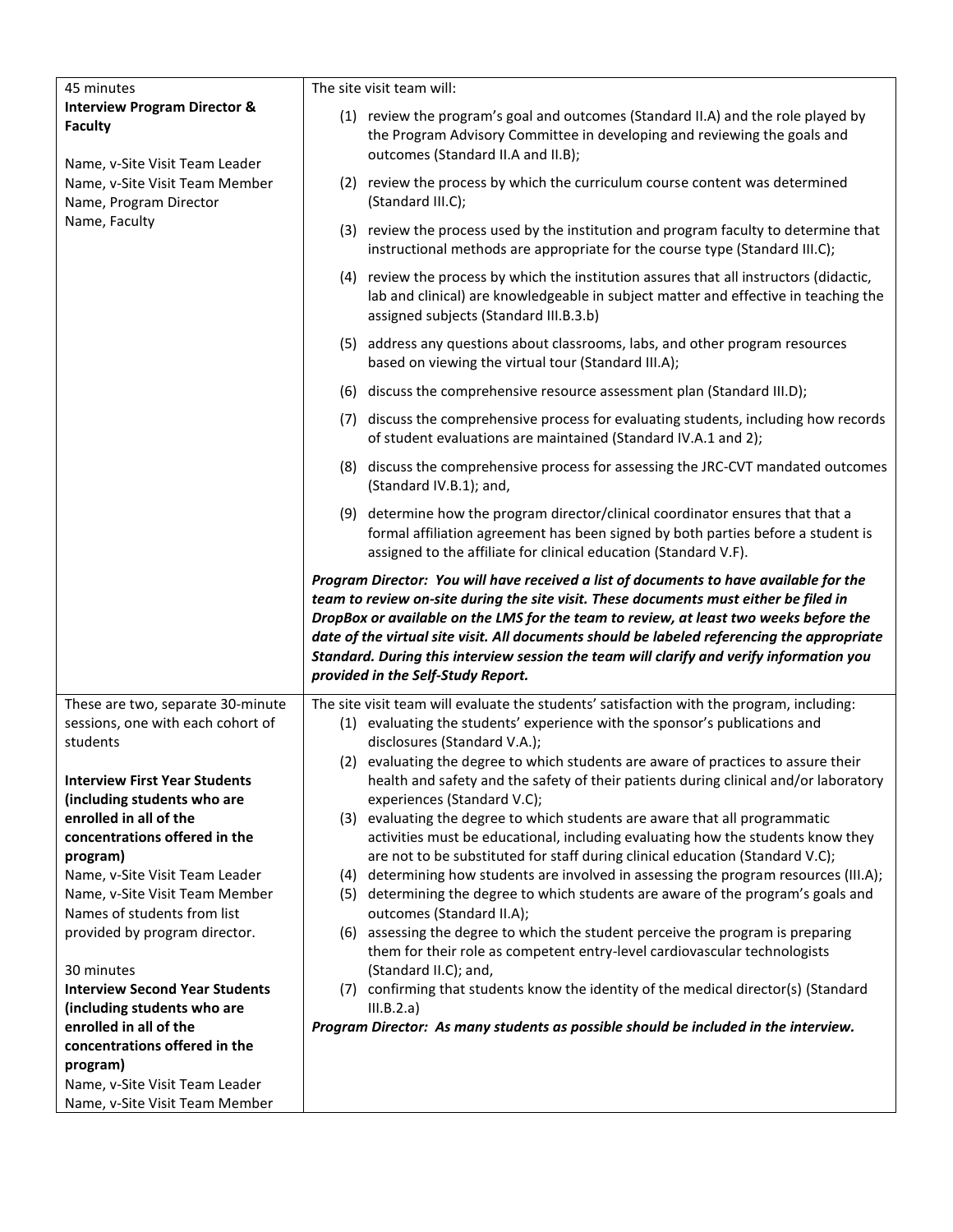| Names of students from list<br>provided by program director                                                                                                                                                                  |                                                                                                                                                                                                                                                                                                                                                                                                                                                                                                                                                                                                                                                                                                                                                                                                                                                                                                                                                               |
|------------------------------------------------------------------------------------------------------------------------------------------------------------------------------------------------------------------------------|---------------------------------------------------------------------------------------------------------------------------------------------------------------------------------------------------------------------------------------------------------------------------------------------------------------------------------------------------------------------------------------------------------------------------------------------------------------------------------------------------------------------------------------------------------------------------------------------------------------------------------------------------------------------------------------------------------------------------------------------------------------------------------------------------------------------------------------------------------------------------------------------------------------------------------------------------------------|
| 30 minutes<br><b>Interview with Advisory</b><br><b>Committee</b><br>Name, v-Site Visit Team Leader<br>Name, v-Site Visit Team Member<br>Names of Advisory Committee<br>members from roster provided by<br>Program Director.  | The site visit team will interview members of the Advisory Committee to determine:<br>(1) how the Committee is involved in evaluating the program's goals and objectives,<br>and outcomes (Standard II.A and B);<br>how the Committee has participated in formulating and revising the program's<br>(2)<br>goals and learning domains (Standard II.B);<br>examples of how the Committee has assisted the program with monitoring<br>(3)<br>programmatic needs (Standard II.B);<br>examples of how the Committee has assisted the program with monitoring<br>(4)<br>expectations from the communities of interest; and,<br>examples of how the program has implemented changes described in an Action<br>Plan and communicated the impact of those changes to the members of the<br>Committee.<br>Program Director: At least one graduate must be included in the people who will be<br>interviewed.                                                           |
| 30 minutes<br><b>Interview with Clinical</b><br><b>Instructors/Preceptors</b><br>Name, v-Site Visit Team Leader<br>Name, v-Site Visit Team Member                                                                            | The Site visit team will interview clinical instructors to determine:<br>(1) the degree to which they are informed about the objectives for the supervised<br>clinical practice (Standard III.C);<br>(2) how instructional methods are chosen to allow the student(s) to achieve the<br>course/clinical objectives (III.C);<br>(3) how students are evaluated during the clinical education experience (Standard<br>IV.A.1);<br>(4) how the instructors were trained (Standard III.B.3.a);<br>(5) how the instructors are evaluated by the students, and what kind of feedback<br>they get about their performance as a clinical instructor (Standard III.D); and,<br>(6) how the clinical instructor ensures that all activities during the day are<br>educational, and what steps are taken to make sure that no student is substituted<br>for staff (Standard V.C)<br>Program Director: You must include at least one preceptor from each concentration in |
|                                                                                                                                                                                                                              | this interview.                                                                                                                                                                                                                                                                                                                                                                                                                                                                                                                                                                                                                                                                                                                                                                                                                                                                                                                                               |
| 15 to 30 minutes<br><b>Interview Medical Director(s)</b><br>Name, v-Site Visit Team Leader<br>Name, v-Site Visit Team Member<br>Name, Medical Director                                                                       | The site visit team will Interview the Medical Director to assess:<br>(1) level of involvement in program, including instruction and evaluation (Standard<br>III.B.2.b);<br>(2) level of participation in resource assessment and outcomes assessment (Standard<br>$IV.B.1$ and $III.D$ );<br>(3) participation in curriculum review to insure the program meets current standards<br>of medical practice (Standard III.B.2.b).                                                                                                                                                                                                                                                                                                                                                                                                                                                                                                                               |
| 30 to 45 minutes (this session<br>should be scheduled not later than<br>3:30 pm local time)<br><b>Executive Session</b><br>Name, v-Site Visit Team Leader<br>Name, v-Site Visit Team Member                                  | The site visit team will use this time to finalize the Site Visit Report, including reviewing any<br>records not seen earlier in the day.<br><b>Program Director:</b><br>Questions identified during interviews that occurred during the morning may require<br>additional meetings with the program director and/or faculty; therefore, please make<br>sure these individuals are available during the beginning of this session.                                                                                                                                                                                                                                                                                                                                                                                                                                                                                                                            |
| 15 minutes (This session should be<br>scheduled not later than 4:30 pm<br>local time.<br><b>Meet with the Program Director</b><br>Name, v-Site Visit Team Leader<br>Name, v-Site Visit Team Member<br>Name, Program Director | The site visit team will clarify any questions identified during the day and inform the<br>Program Director of the content of the exit summation.                                                                                                                                                                                                                                                                                                                                                                                                                                                                                                                                                                                                                                                                                                                                                                                                             |